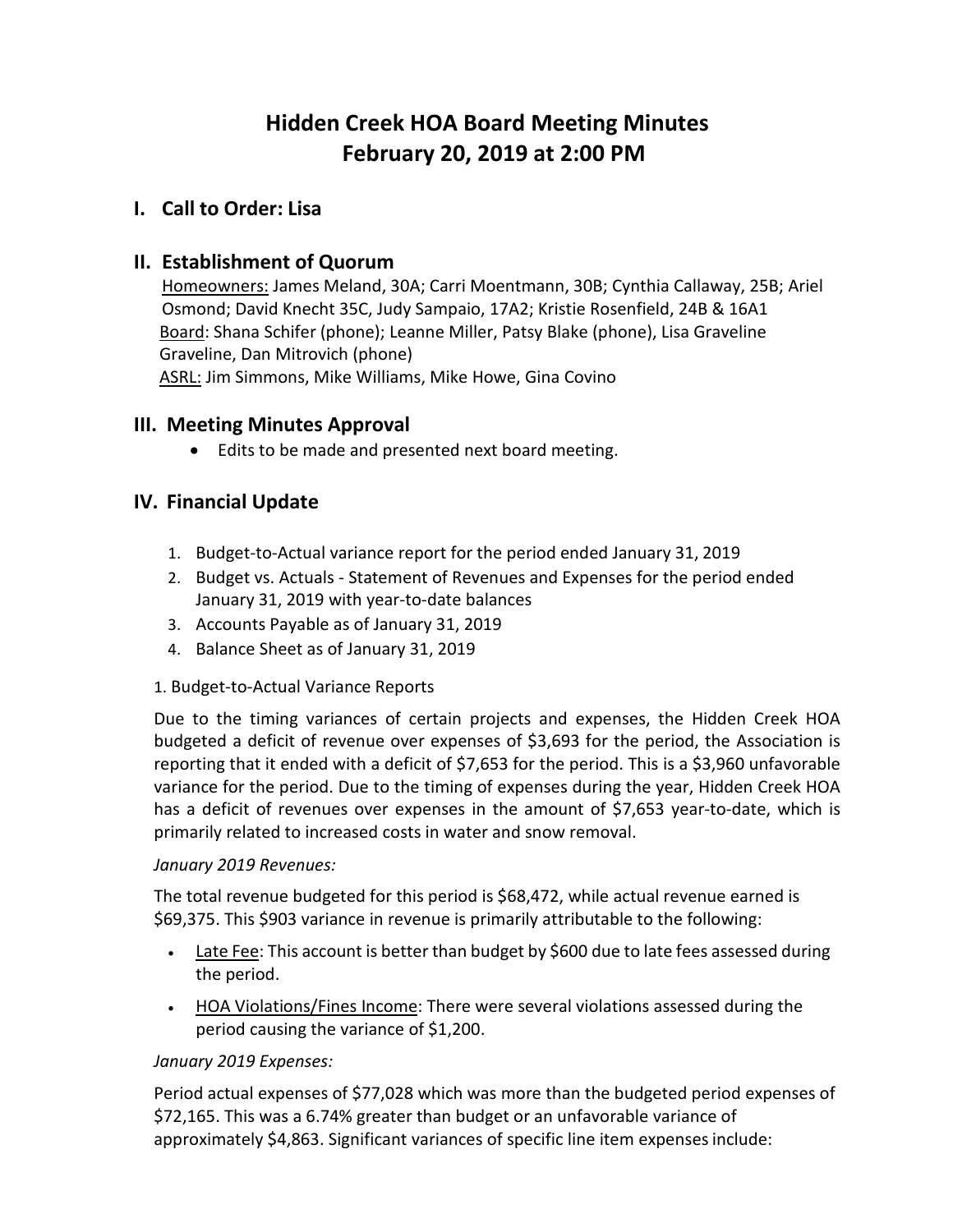- Snow Removal Contractor: This line item is showing a variance of \$1,193 in snow removal, this was primarily caused by the more than anticipated snow fall during the period causing more pushes than budgeted.
- Next year's 2020 budget will have an extra line item for contingency expenses for extraordinary snow removal
- Supplies Snow Removal: this variance of \$613 which was caused due to the timing of when the snow supplies were purchased.
- Water: usage was unusually high during January causing a significant variance of \$2,569 from budget. ASRL to investigate why.

Discussion of Delinquent Association Owners as of January 31, 2019

• After review of this report, there is one past due account totaling \$1,392. Past due emails have been sent. A follow up phone call in February 2019 will take place in efforts to collect past due amounts.

2.Capital Reserve Budget vs. Actuals for the Period Ended January 31, 2019

- Unanticipated capital expenses: Signs were purchased for the parking lots during the period which was unplanned. This expense is \$889 and is reflecting in the capital budget report attached to this document.
- Planned capital expenses: Dumpster enclosures were installed at several locations which costs are under the planned budget. Total amount during the period is \$5,959.
	- 2019 SentryWest Insurance was increased, Mike Williams will be inquiring on the pay increase and other insurance company options.
	- Board needs to have a meeting to finalize Capital Reserve for 2019, this enables Mike Williams to provide estimates and create deadlines for the capital projects.
	- Motion made by Leanne Miller to rollover the 2018 \$86,000 access funds to the 2019 Capital Budget. Seconded by Shana Schifer. Motion carries.

# **V. Maintenance Updates**

Status:

- 1. Dumpster Enclosures- MGM Welding has completed, Willow Creek, Ambush & Cedar Lane
- 2. Roof Snow Removal, Ice Dams & Roof Damage- On Top is currently contracted
- 3. Attic Insulation Inspection on hold until snow melts
- 4. Community Hot Tub Bids in progress
- 5. Sauna Heating System Bid- let's determine if algae/mold are present first, with a spore test. If no evidence of mold, repair, if mold is present replace.
- 6. Pond Sign Installed. It will be moved to another location.
- 7. Clubhouse phone jacks installed
- 8. Decking Bids: ANAB, Ash & Dust and Pacific Siding- No decisions have been made as of yet.
- 9. No Parking A- frames out in front of 4 entries.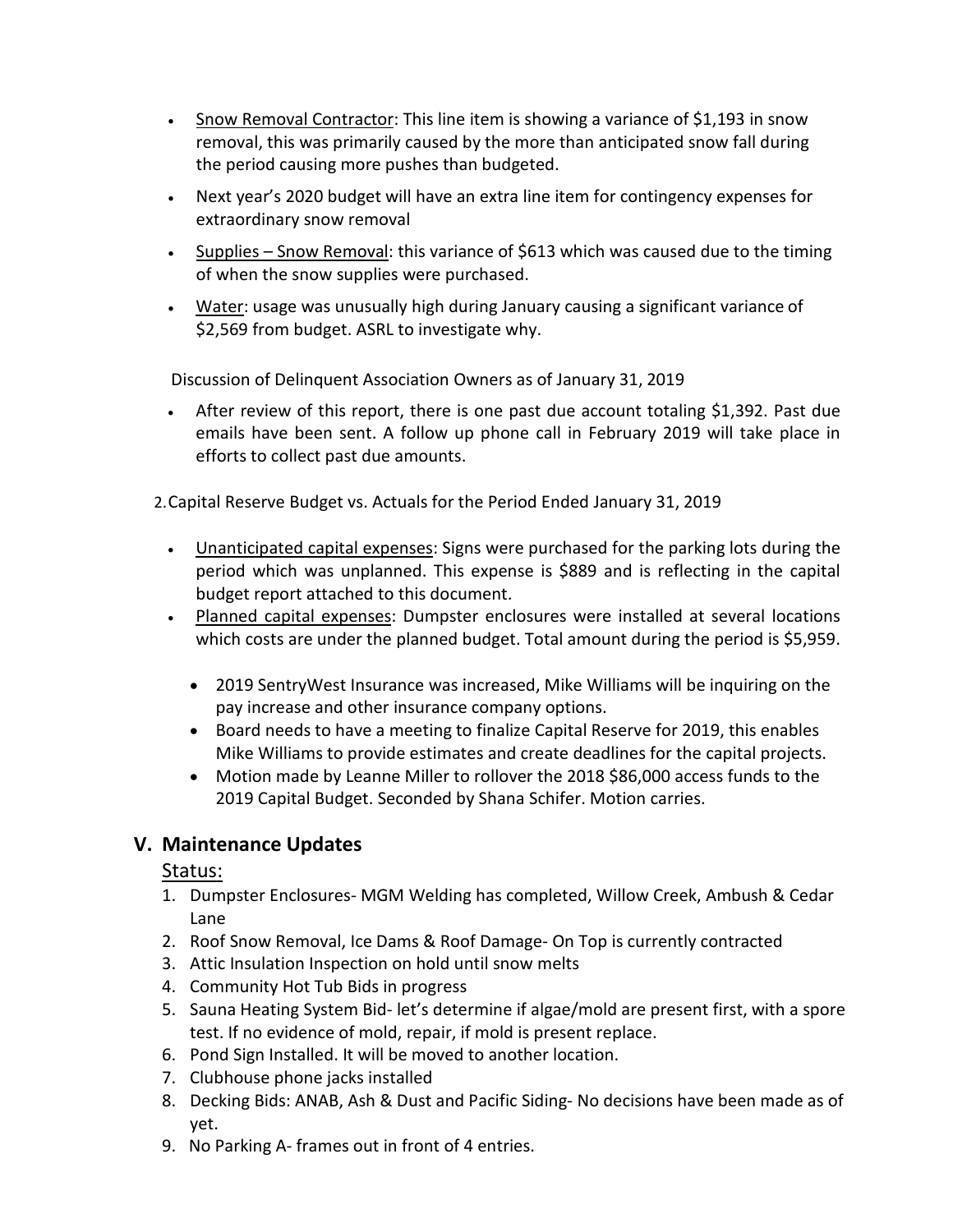- 10. 4 Entry Signs. Leanne Miller made a motion to approve West Wind Litha 4 of 24 X 30 size, seconded by Shana Schifer. Motion carries.
- 11. Temporary Visitor Parking Passes. Leanne Miller made a motion, Shana Schifer seconded. Florescent yellow.
- 12. Mailbox Options: 130 mailboxes located near recycling area, Salsbury, bid \$12,381, not installed. Mike was asked to investigate whether HOA had a legal obligation to provide a mailbox for each unit
- 13. Wattsmart/ Rocky Mt. Power Update, GTC is an approved contractor. Had a GTC Walkthrough to create a cost effective proposal, that's LED and code with Summit County light pollution. Adding garage door lights to Townhomes, would reduce the amount of light posts needed in that location.
- 14. After-Hours Protocol: Mike Williams assigns an on-call emergency maintenance technician during the weekend to address any maintenance emergencies within Kimball Jct. area.
- 15. ASRL Bid Procedure for Hidden Creek will be completed and approved by the next board meeting to be used for future projects.

## **VII. Governance**

- 1. Motion to approve Aspen Dumpster Enclosure, contingence on MGM Welding COI made by Shana Schifer. Seconded by Patsy Blake. Motion carries.
- 2. Motion to approve Aluminum Building Numbers & Letters (452 pieces) by MGM Welding, made by Patsy Blake seconded by Shana Schifer. Motion carries
- 3. A new 5 year Comcast Cable Contract has been proposed with and increase speed of 60 mb to 150 mb in addition to HBO. The cost would be a 5%, \$10,000 increase, equivalent to an extra \$6 a month to homeowners. Contract doesn't specify homeowners receiving a X1 Box, have this included to contract and the board would review for board approval.
- 4. Appraiser Proposal: Dan Mitrovich found an appraiser that would charge \$50 per unit to confirm the current square footage of each living space (some units have had additions made in attic space).
- 5. Parking Patrol is being enforced and has been effective with illegal parking and roadways open/available for snow removal. Board asked ASRL for summary at the end of each month

# **VIII. ARC Notes**

- 1. Working on updating standards for: front doors, outdoor unit lights, attic to living space-firewall, higher r-factor insulation and ventilation
- 2. Working to create a Hot Tub Grandfather Clause
- 3. ARC Meeting Scheduled 2.27<sup>th</sup> 6:30 pm

# **IX. Miscellaneous**

- 1. Public Homeowner Contact List. Gina will type up a rough draft.
- 2. Community Vision Committee: Judy Campio, Unit 17A2 from Georgetown has joined the committee
- 3. Welcome Packet will be sent by USPS